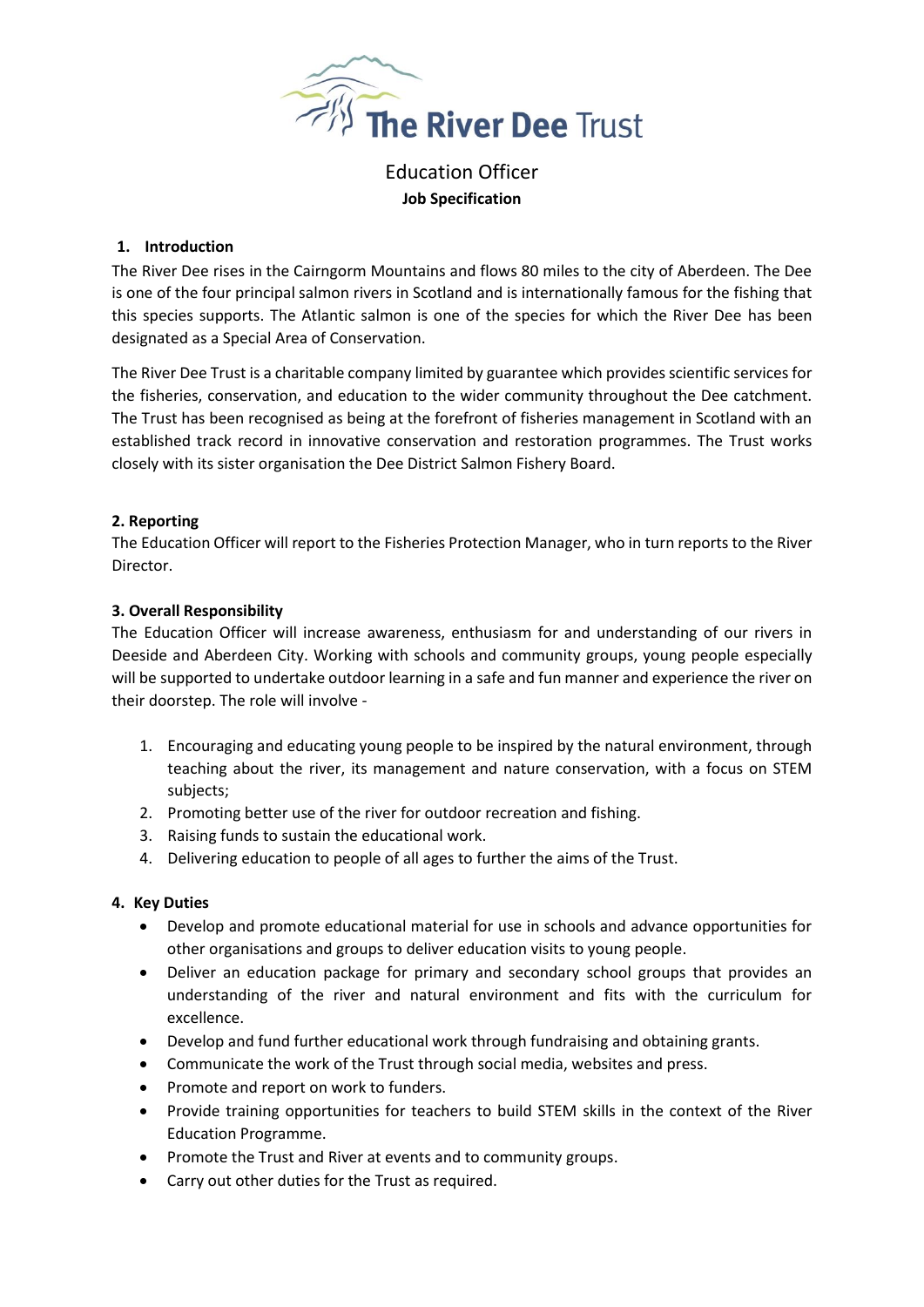

### **5. Skills and Background**

The postholder will be enthusiastic for outdoor learning and be a great communicator, able to use multi-media and capable of seeking funding opportunities. They will have a strong understanding of the natural environment and rivers, preferably backed up by study in a relevant discipline. However, they do not require specific formal qualifications as knowledge, experience, personality and approach to the role are more important. They will be highly motivated and organised to work with many schools and community groups to deliver indoor and outdoor learning visits. They will be able to work independently and within the team at the River Office. They will enjoy liaising with the general public and young people.

The following qualities are essential:

- Demonstrated ability to deliver outdoor education safely and to young people especially.
- Excellent communication skills, including social media, written and oral.
- Substantial experience of presenting or teaching to groups or classes, including STEM subjects.
- Strong understanding of the natural environment, rivers and environmental issues.
- Understanding of how to identify appropriate funding sources and prepare funding applications.
- An ability to plan, organise and deliver own work, projects and events.
- Experience with risk assessments.
- Ability to work well independently and collaboratively in a small team environment.
- Experience in production of educational materials.
- A demonstrated ability to engage with educational organisations, members of the public and liaise with a wide range of stakeholders, including young people and community groups.
- Competency in Microsoft Office packages.
- A full driving licence.

The following qualities are desirable:

- Understanding of the Curriculum for Excellence and the Scottish Outdoor Access Code.
- Knowledge and familiarity with the freshwater and riverside environments of the River Dee.
- Experience of working with teachers or other educational leaders and supporting training needs.
- Fundraising for charities.
- Demonstrated continual professional development.

#### **6. Hours and Place of Work**

The postholder will work a 40-hour week. This will include periods of work out with normal office hours, including weekends or evenings. The main place of work will be the River Office at Dinnet, Aberdeenshire. The successful candidate will be required to travel within the catchment to carry out their duties and outdoor working will be part of the principle task of delivering education.

#### **7. Remuneration and Benefits**

The post will attract a salary in the region of £23,000-25,000. Following three months employment, a pension scheme will be offered. A vehicle will be provided for work duties.